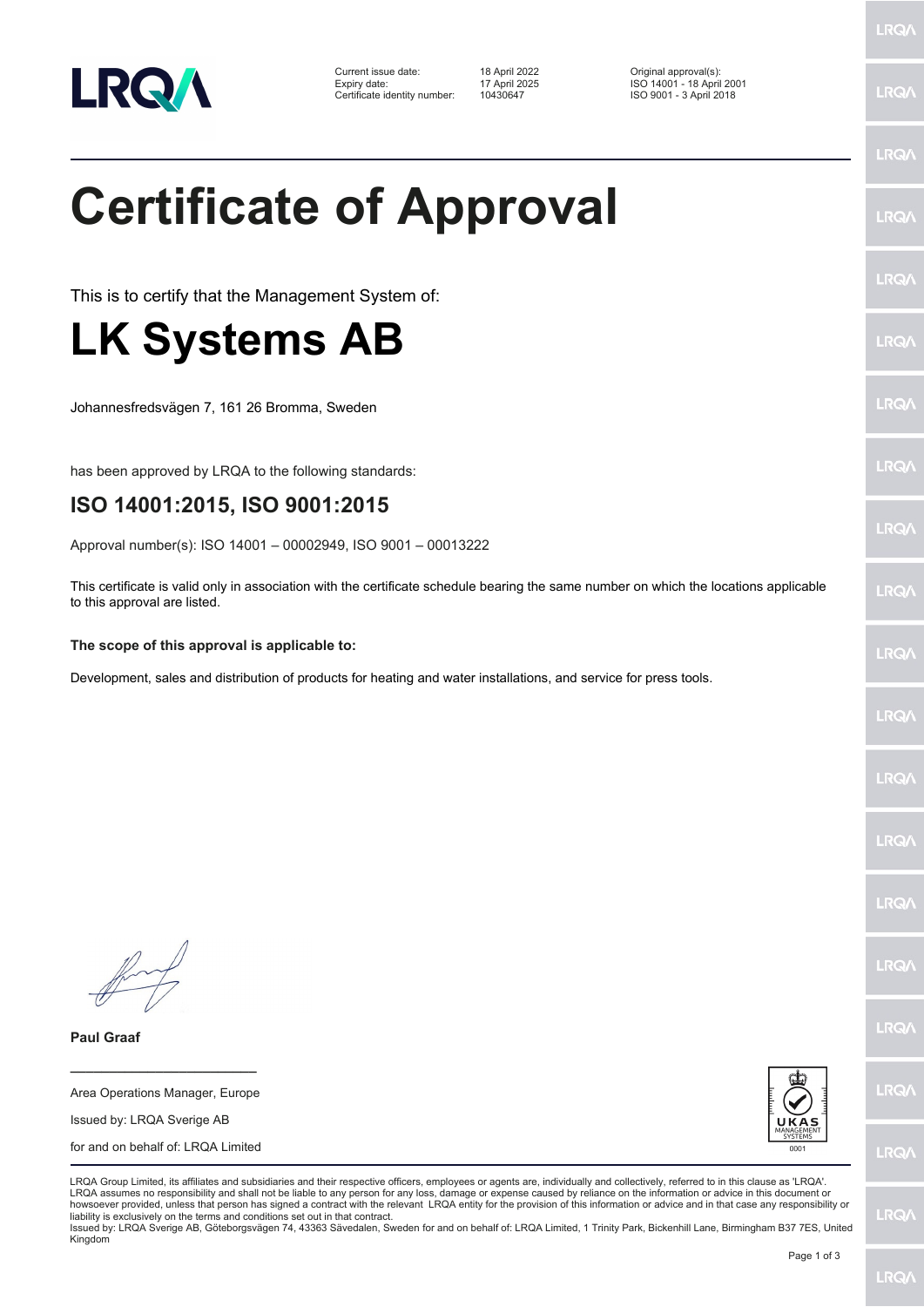

**LRQA** 

**LRQA** 

Certificate identity number: 10430647

| <b>Activities</b>                                                                                                                                                      | <b>LRQ/</b>                |
|------------------------------------------------------------------------------------------------------------------------------------------------------------------------|----------------------------|
| ISO 14001:2015, ISO 9001:2015<br>Management, and sales of products for heating and<br>water installations.                                                             | <b>LRQA</b>                |
| ISO 14001:2015, ISO 9001:2015<br>Development, production and distribution of products for<br>heating and water installations, and service workshop for<br>press tools. | <b>LRQ/</b><br><b>LRQ/</b> |
| ISO 14001:2015, ISO 9001:2015<br>Sales of products for heating and water installations.                                                                                | <b>LRQ/</b><br><b>LRQA</b> |
| ISO 14001:2015, ISO 9001:2015<br>Development, sales, purchase, market and aftermarket<br>of products for heating and water installations.                              | <b>LRQ/</b>                |
| ISO 14001:2015, ISO 9001:2015<br>Sales of products for heating and water installations.                                                                                | <b>LRQA</b><br><b>LRQ/</b> |
| ISO 14001:2015, ISO 9001:2015<br>Distribution and stock of products for heating and water<br>installations.                                                            | <b>LRQA</b>                |
| ISO 14001:2015, ISO 9001:2015<br>Sales of products for heating and water installations.                                                                                | <b>LRQ/</b><br><b>LRQ/</b> |
| ISO 14001:2015, ISO 9001:2015<br>Sales, stock and distribution of products for heating and                                                                             | LRQ/                       |
|                                                                                                                                                                        | <b>LRQ/</b>                |
|                                                                                                                                                                        |                            |

LRQA Group Limited, its affiliates and subsidiaries and their respective officers, employees or agents are, individually and collectively, referred to in this clause as 'LRQA'. LRQA<br>assumes no responsibility and shall not

**LRQA**